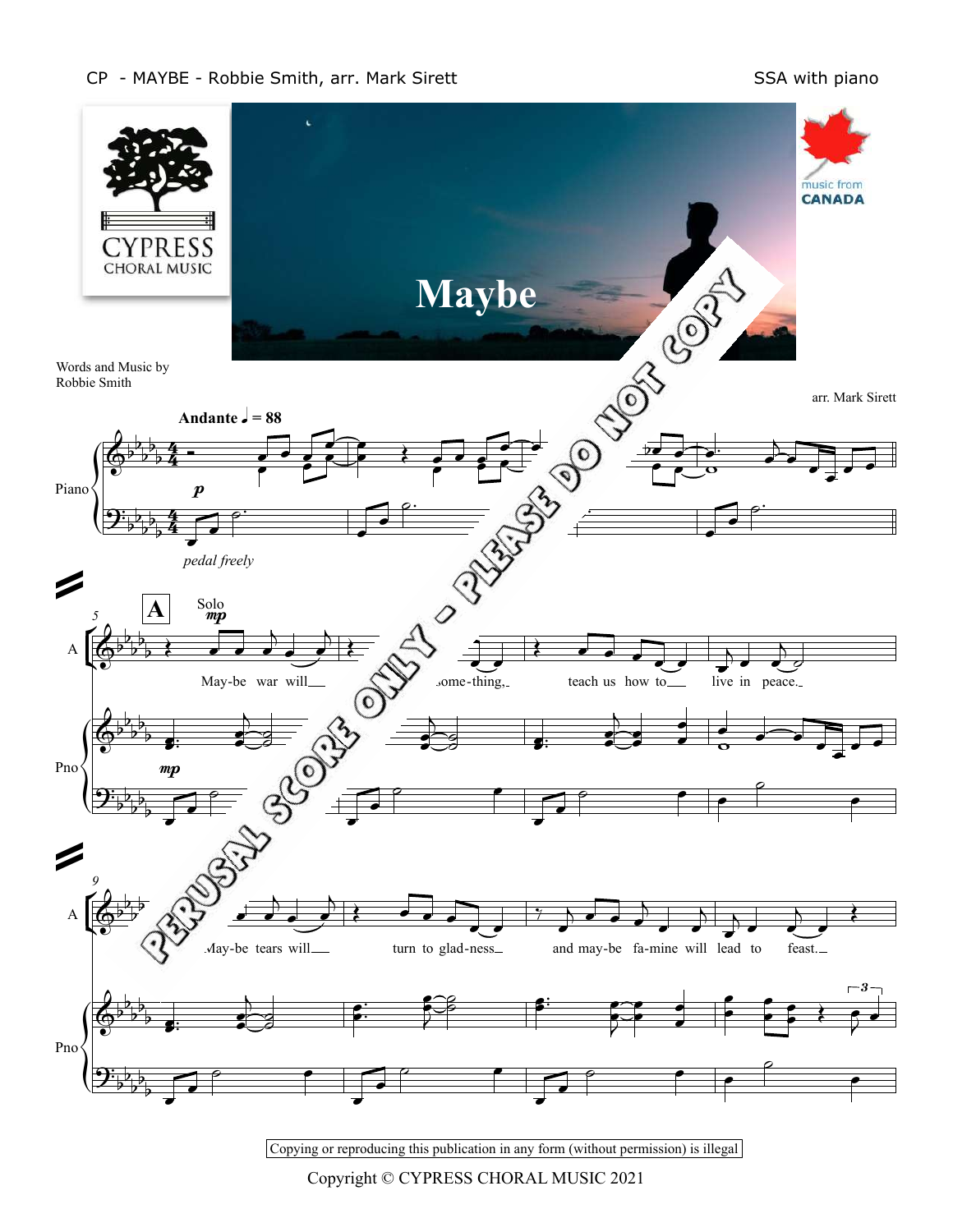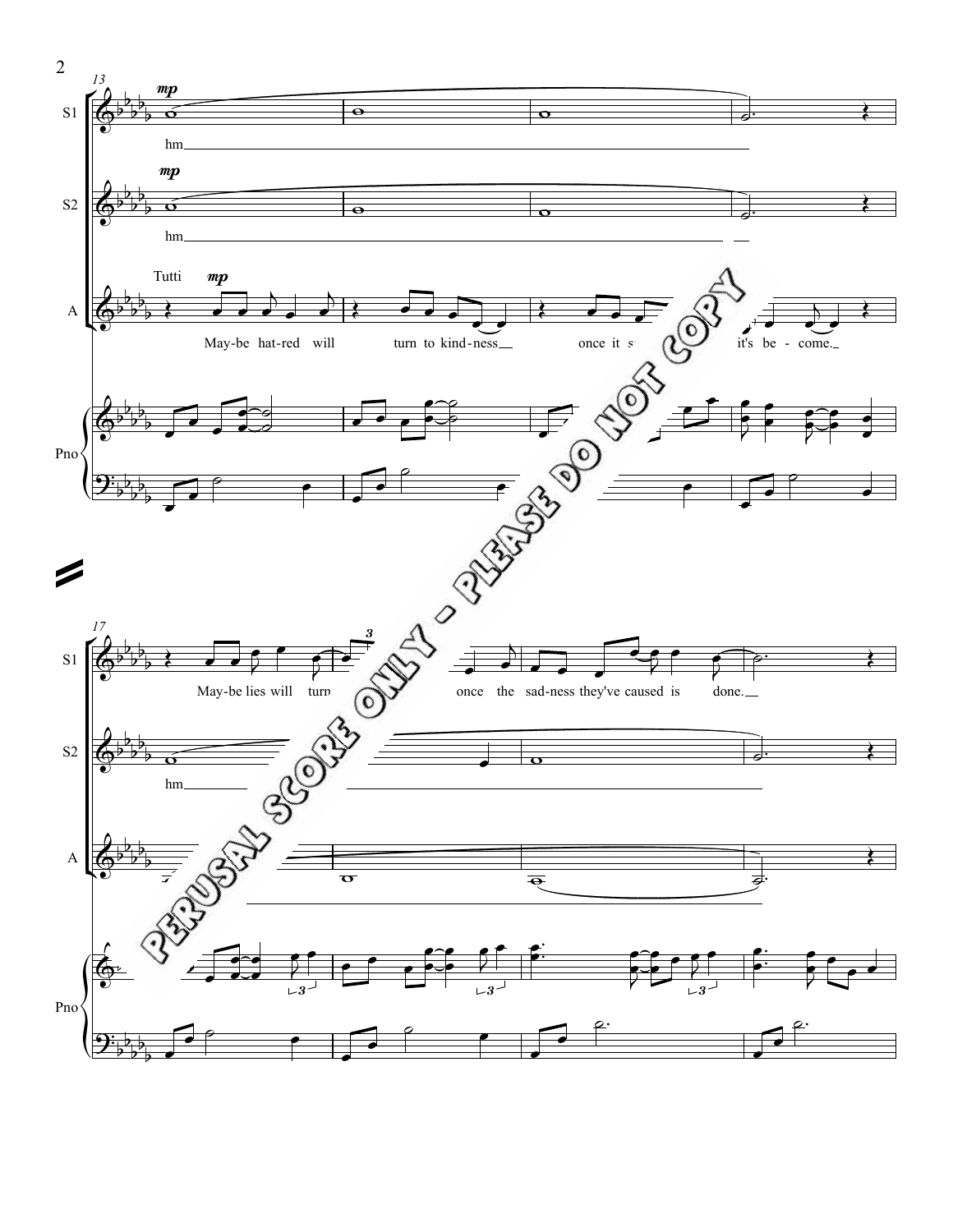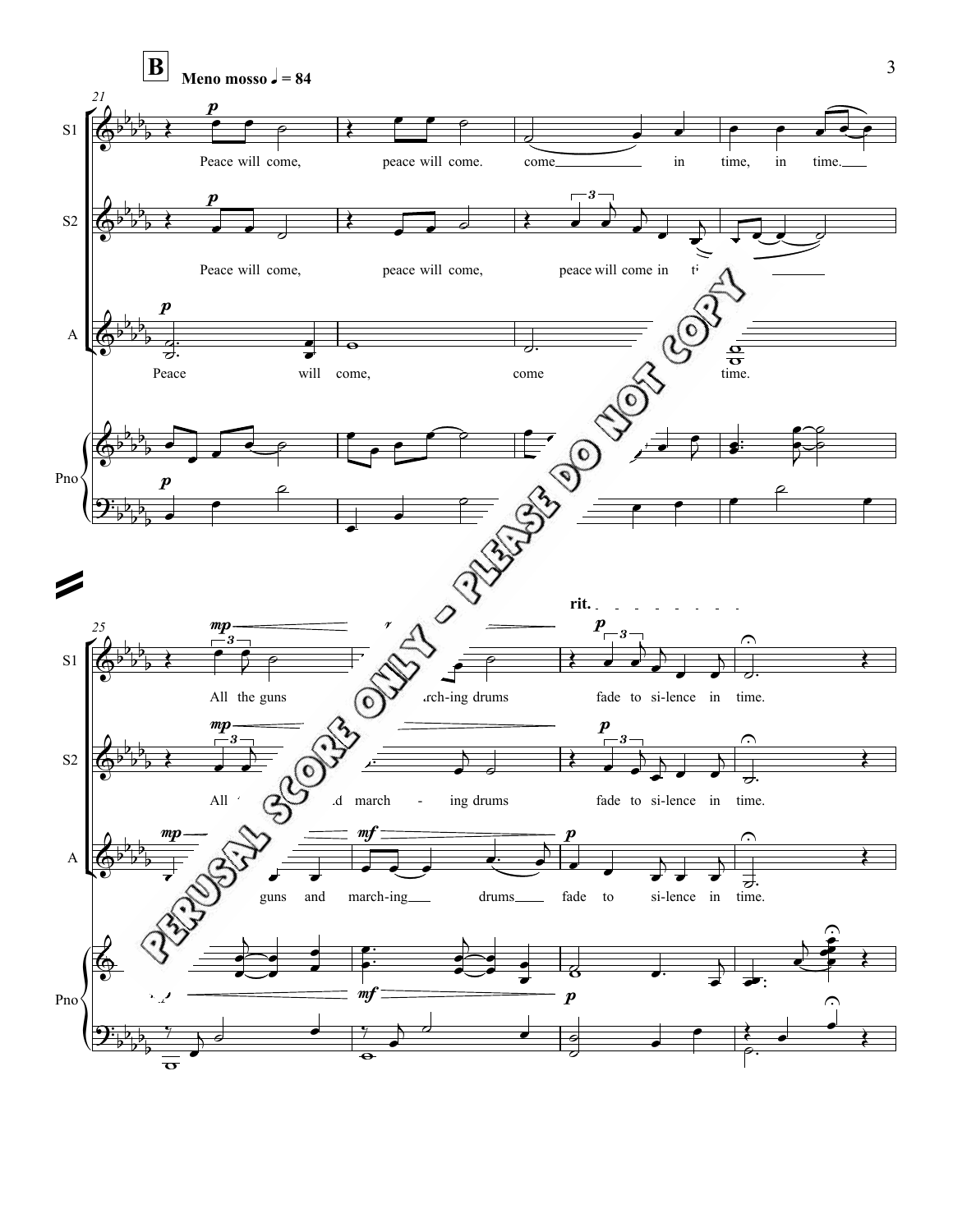

4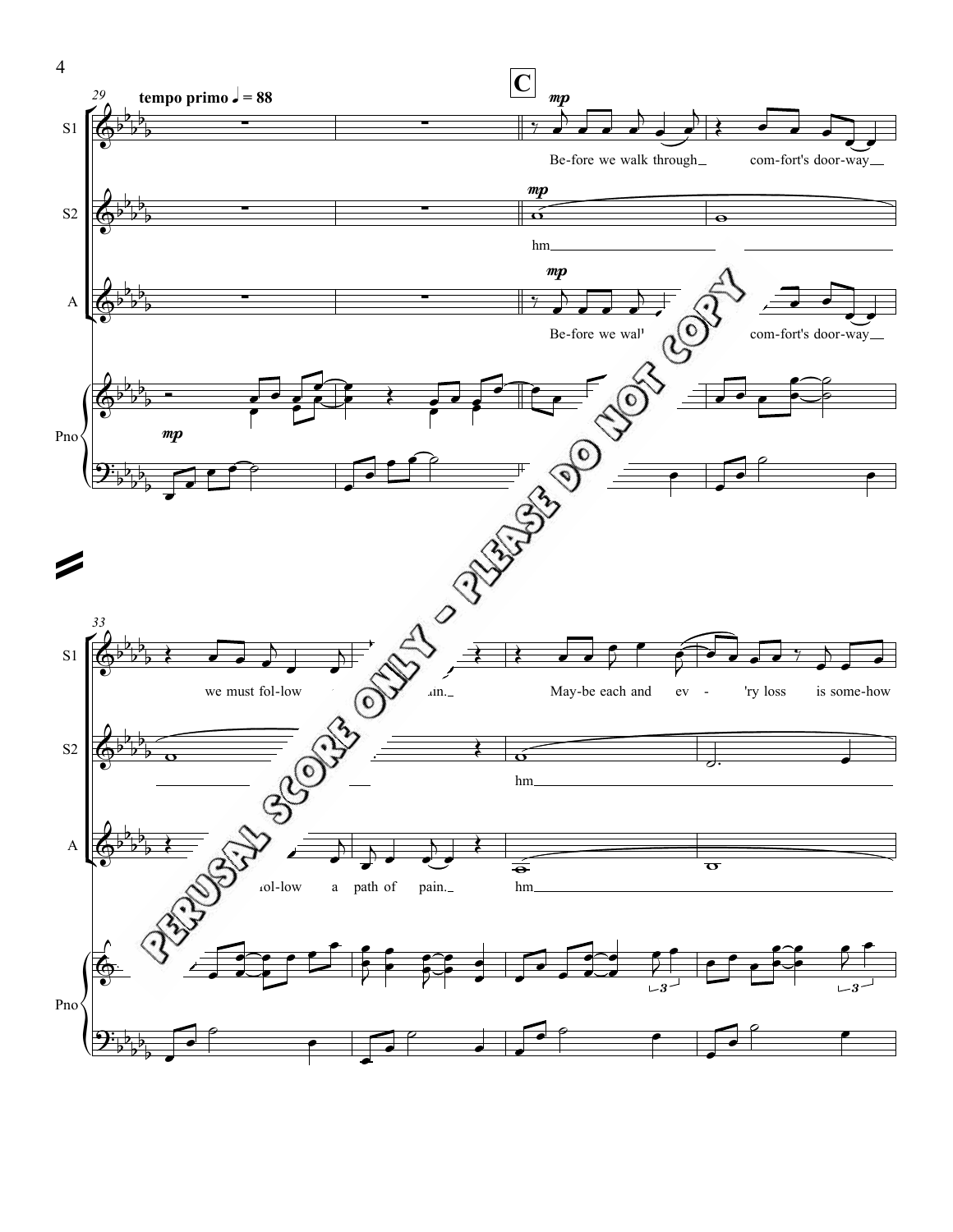

5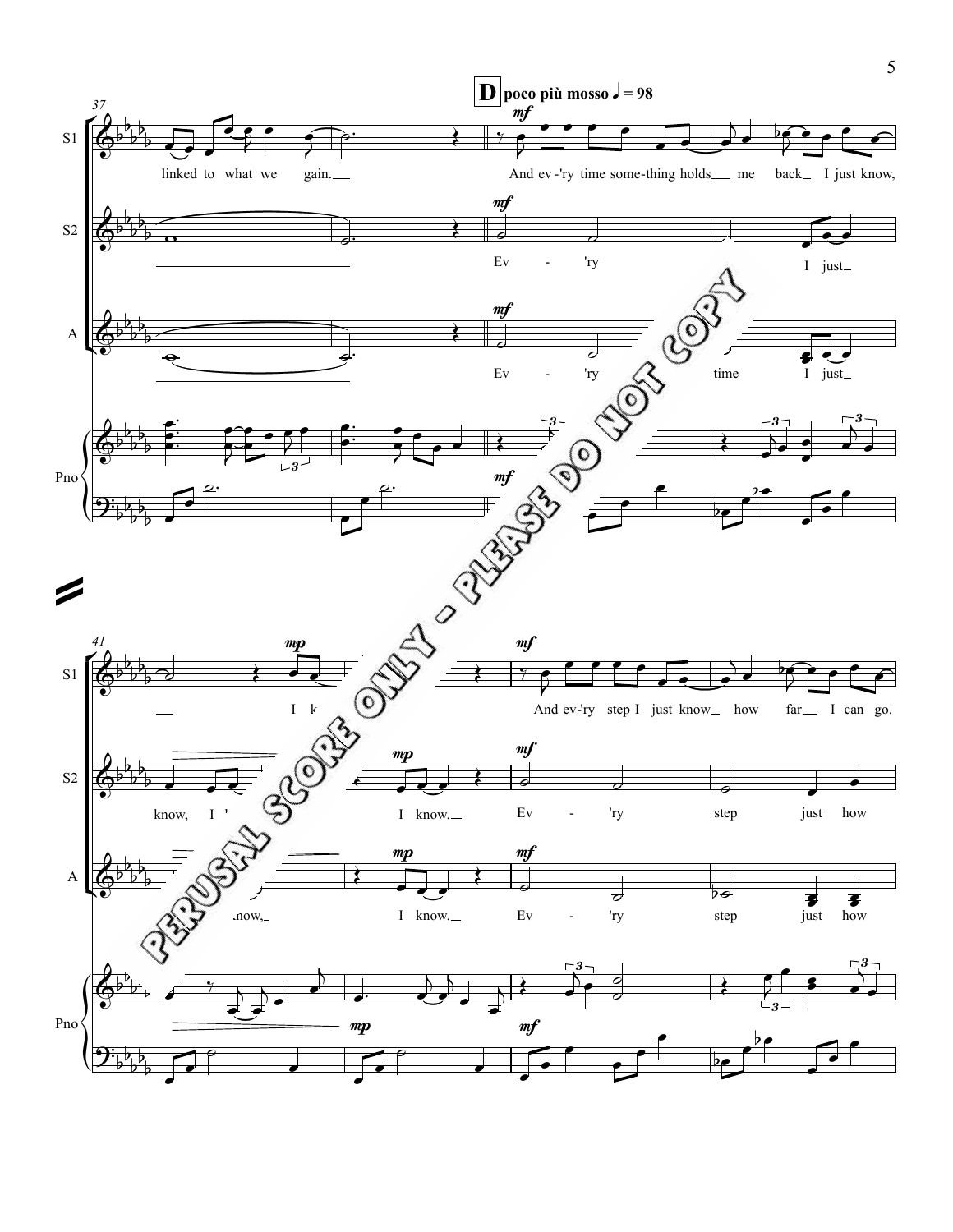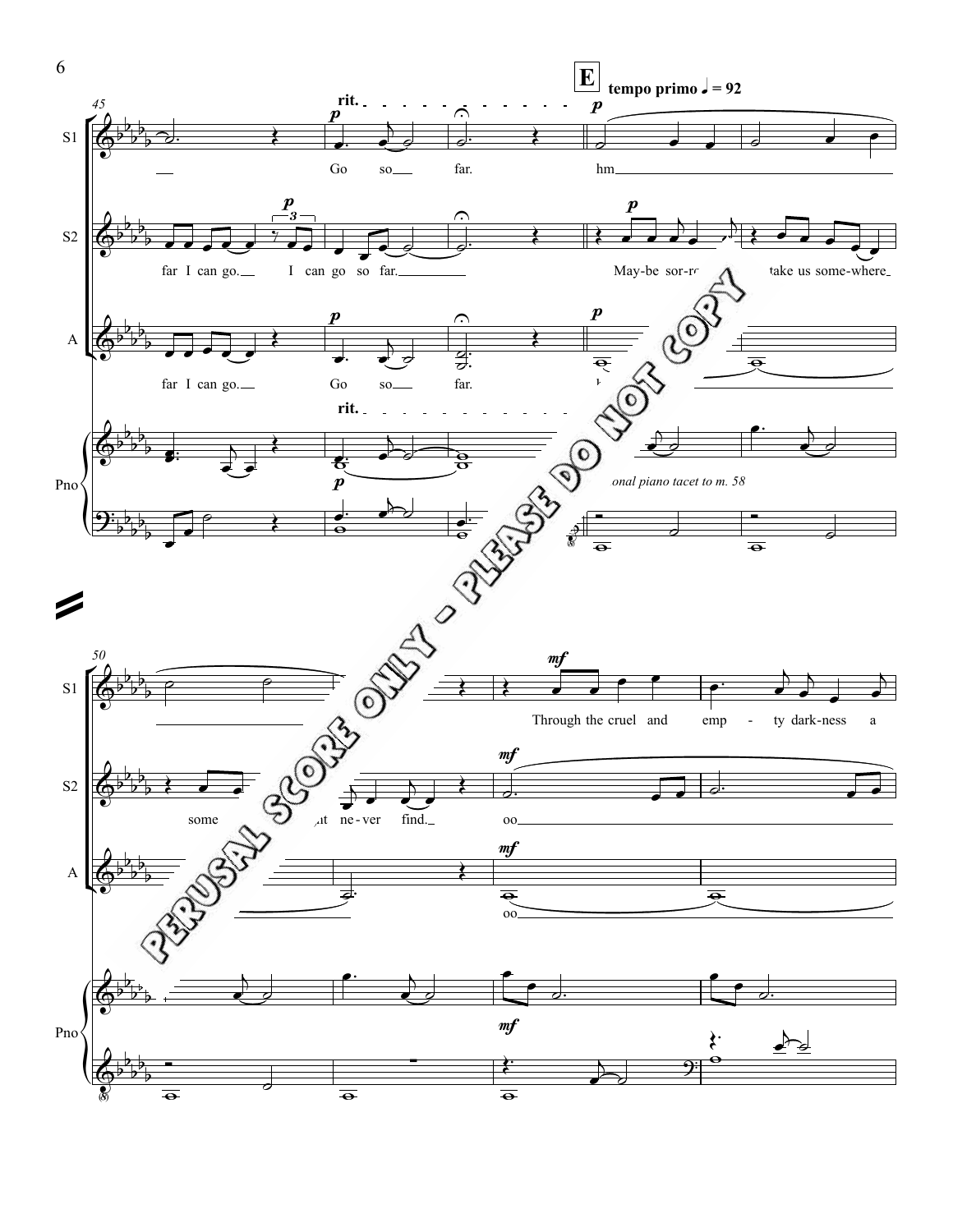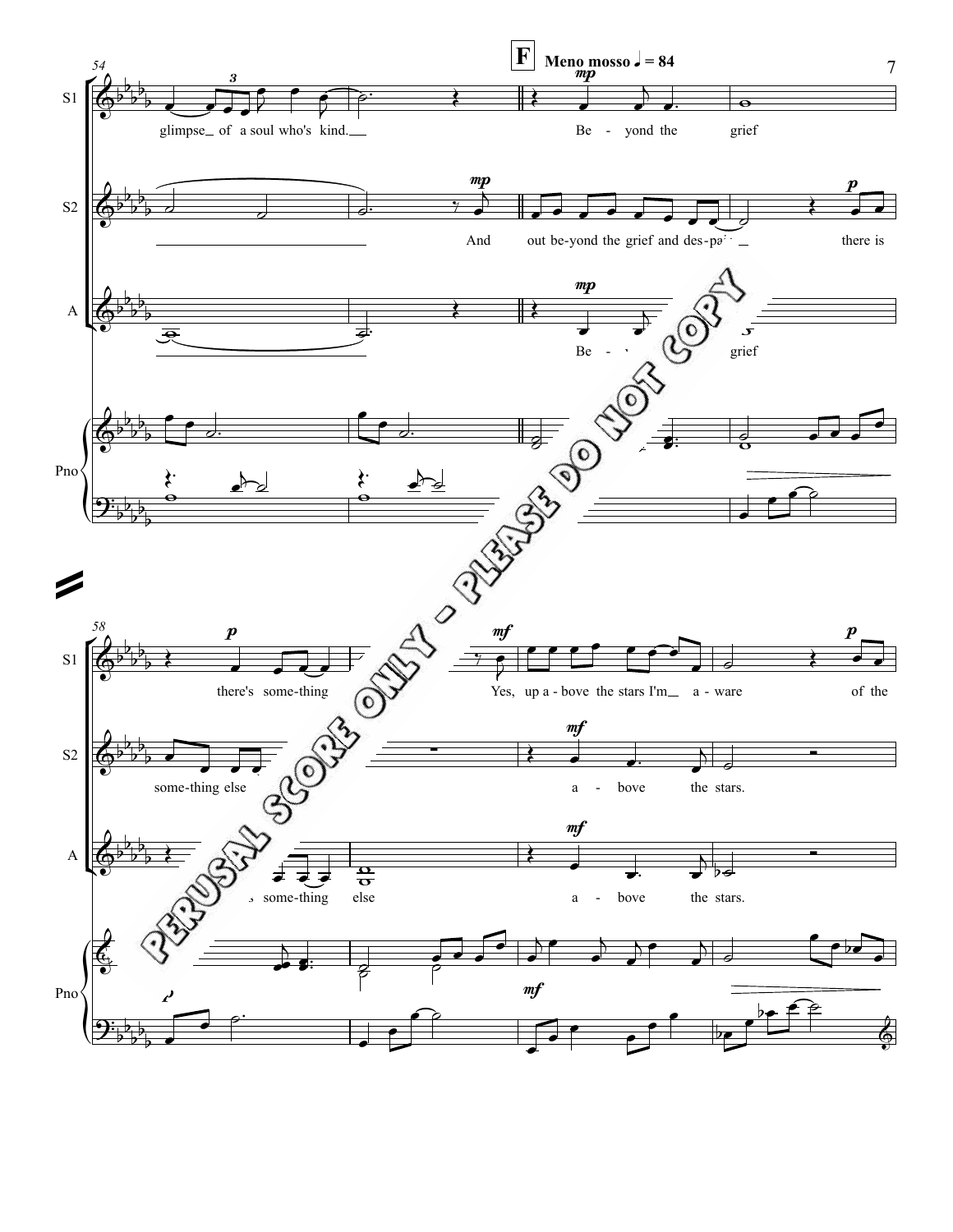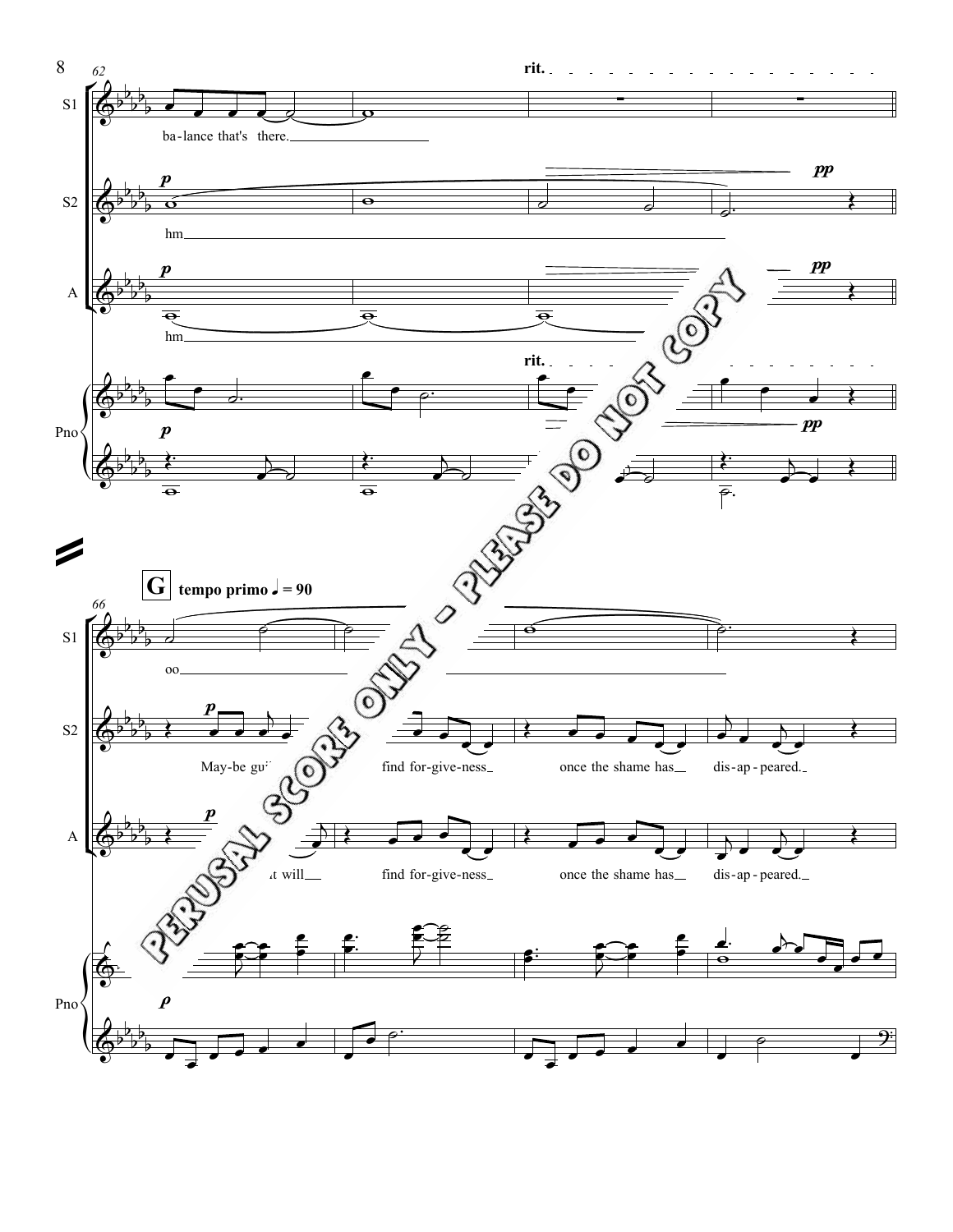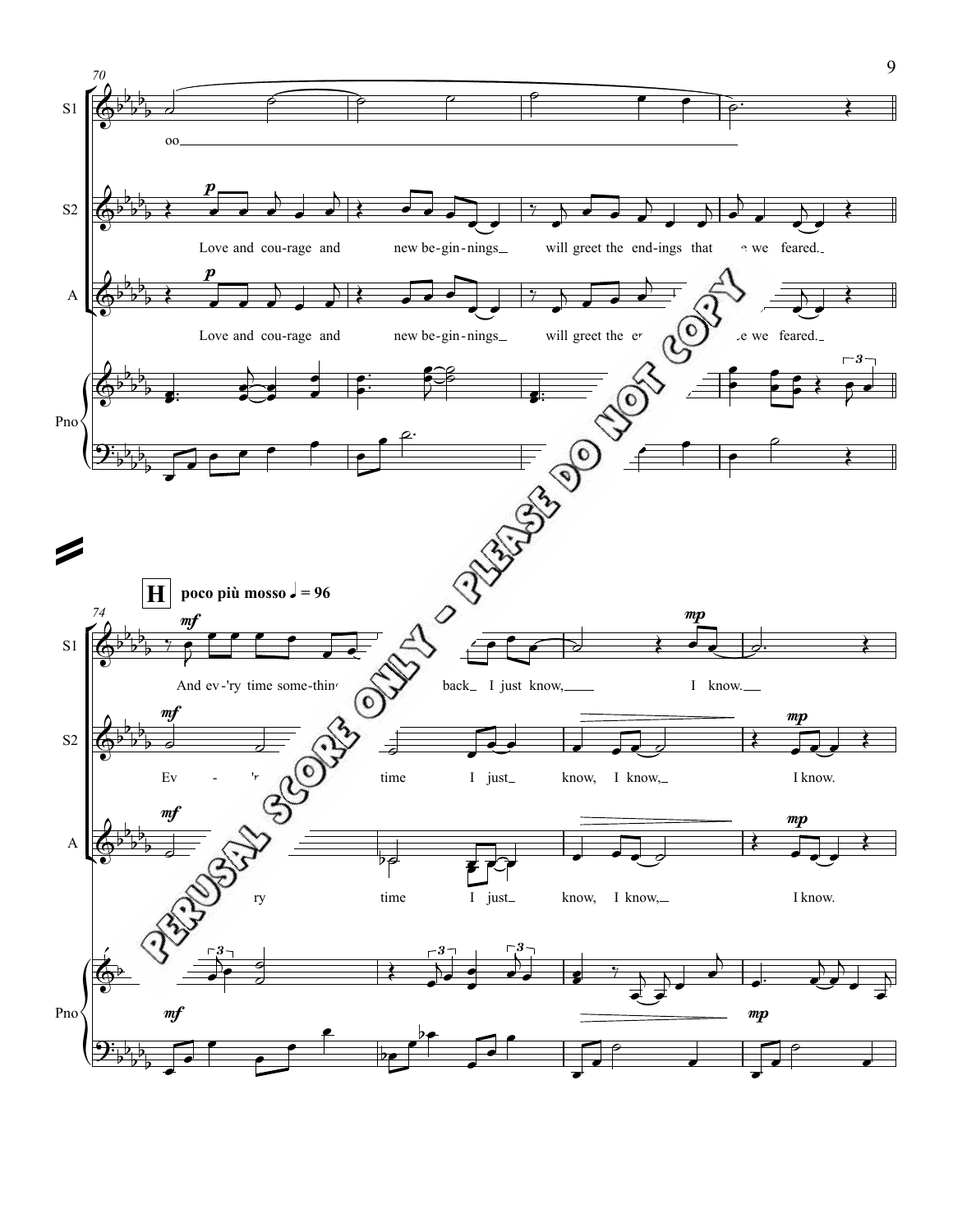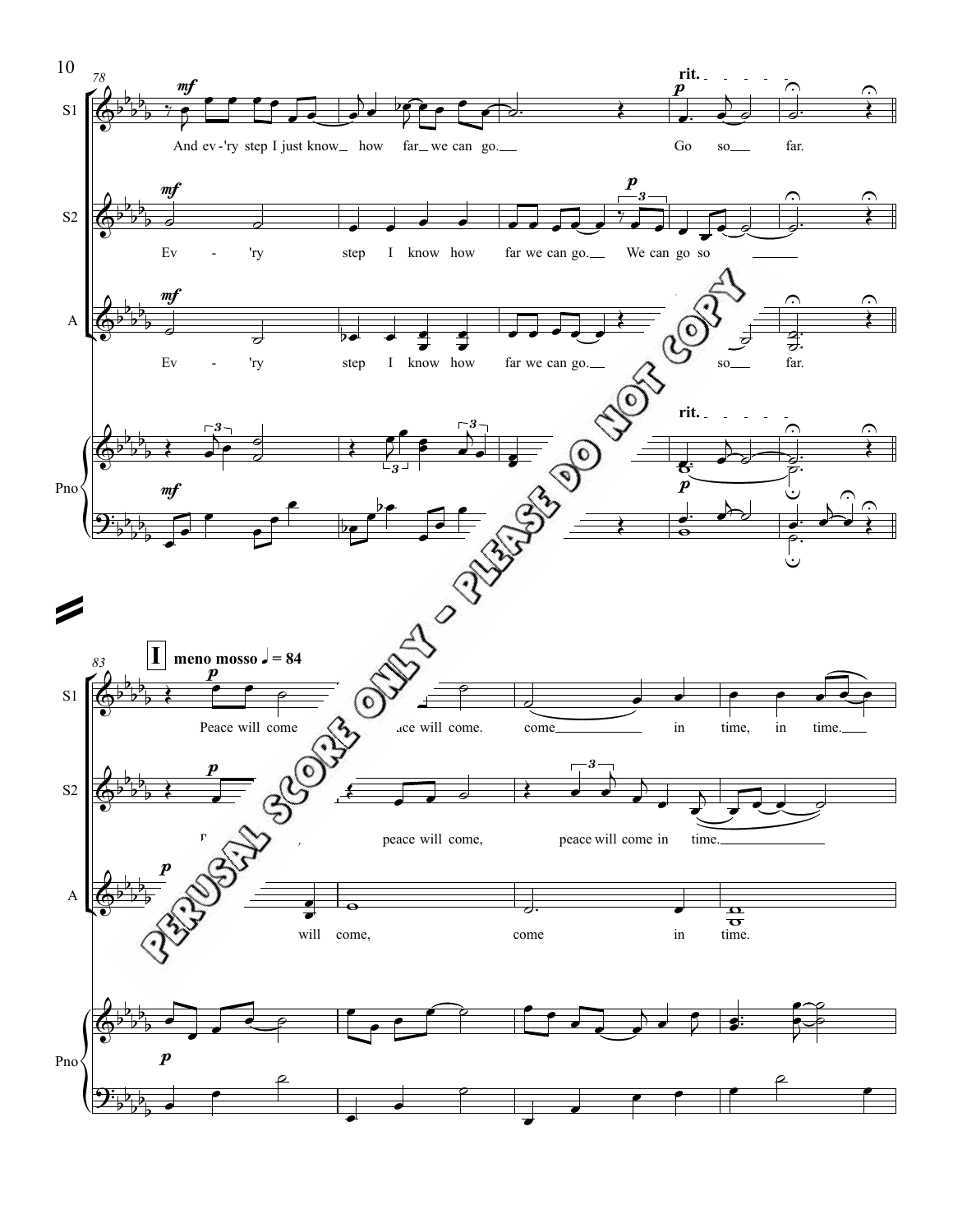